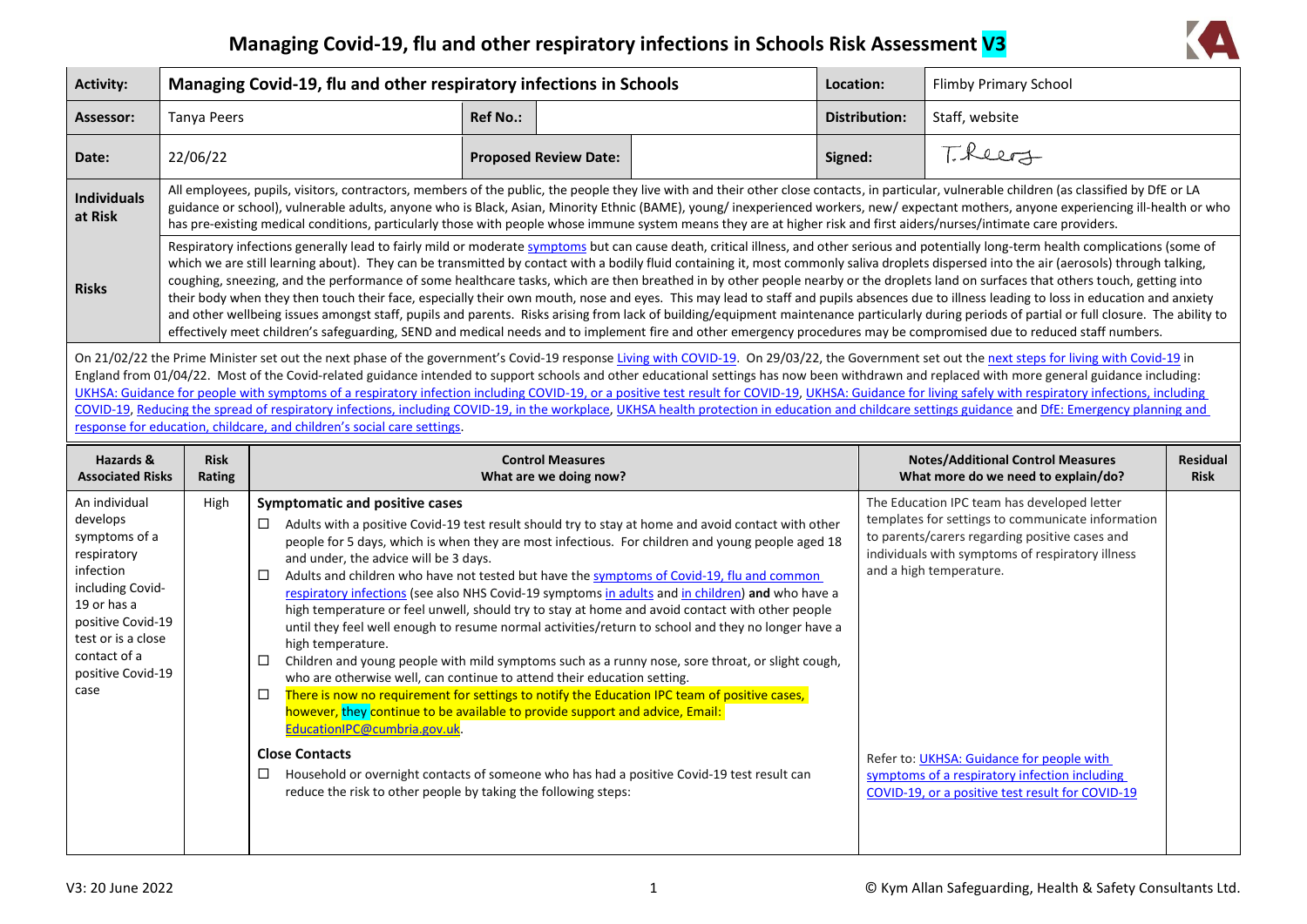| Hazards &<br><b>Associated Risks</b>                                                                                            | <b>Risk</b><br>Rating | <b>Control Measures</b><br>What are we doing now?                                                                                                                                                                                                                                                                                                                                                                                                                                                                                                                                                                                                                                                                                                                                                                                                                                                                                                                                                                                                                                                                                                                                                                                                                                                                                                                                                                                                                                                                                                                                                                                                                                                                                                                  | <b>Notes/Additional Control Measures</b><br>What more do we need to explain/do?                                                                                                                                                                                                                                                                                                                                                                                                        | <b>Residual</b><br><b>Risk</b> |
|---------------------------------------------------------------------------------------------------------------------------------|-----------------------|--------------------------------------------------------------------------------------------------------------------------------------------------------------------------------------------------------------------------------------------------------------------------------------------------------------------------------------------------------------------------------------------------------------------------------------------------------------------------------------------------------------------------------------------------------------------------------------------------------------------------------------------------------------------------------------------------------------------------------------------------------------------------------------------------------------------------------------------------------------------------------------------------------------------------------------------------------------------------------------------------------------------------------------------------------------------------------------------------------------------------------------------------------------------------------------------------------------------------------------------------------------------------------------------------------------------------------------------------------------------------------------------------------------------------------------------------------------------------------------------------------------------------------------------------------------------------------------------------------------------------------------------------------------------------------------------------------------------------------------------------------------------|----------------------------------------------------------------------------------------------------------------------------------------------------------------------------------------------------------------------------------------------------------------------------------------------------------------------------------------------------------------------------------------------------------------------------------------------------------------------------------------|--------------------------------|
|                                                                                                                                 |                       | avoid contact with anyone they know who is at higher risk of becoming severely unwell if they<br>are infected with Covid-19, especially those whose immune system means they are at higher<br>risk of serious illness from COVID-19, despite vaccination;<br>limit close contact with other people outside their household, especially in crowded, enclosed<br>or poorly ventilated spaces;<br>wear a well-fitting face covering made with multiple layers or a Type 1 surgical face mask if<br>they do need to have close contact with other people, or they are in a crowded place;<br>wash their hands frequently with soap and water or use hand sanitiser.<br>If they develop symptoms of a respiratory infection, try to stay at home and avoid contact with<br>$\Box$<br>other people and follow the guidance for people with symptoms above.<br>□<br>Those who are a contact of someone with Covid-19 but do not live with them or did not stay in<br>their household overnight are at lower risk of becoming infected.<br><b>Asymptomatic testing</b><br>Regular asymptomatic testing is no longer recommended in any education or childcare setting,<br>□<br>including in SEND, alternative provision and children's social care settings. Therefore, we will no<br>longer be able to order test kits.<br>Some ATS (onsite) test kits and self-test kits may be suitable to be returned to UKHSA. If we have 4<br>□.<br>or more unopened, undamaged cartons of test kits, we will email UKHSA to arrange a collection by<br>10/06/22.<br>If we still have smaller quantities of unused ATS or self-test kits left as well as PCR test kits, which<br>□<br>are not eligible to be returned we can retain this stock and note it in our contingency plans. | Refer to: UKHSA: Guidance for living safely with<br>respiratory infections, including COVID-19<br>The guidance on the testing in education settings<br>document sharing platform has been withdrawn<br>Test kit stock which has passed the expiry date will<br>be disposed of through our normal municipal<br>waste. If we need to dispose of more than 1<br>carton of LFD test kits, i.e. more than 1,260 ATS<br>tests or 390 self-test kits, we must inform our<br>waste contractor. |                                |
| Transmission of<br>Covid-19 because<br>of lack of take-up<br>of the<br>vaccination<br>programme                                 | High                  | □.<br>We will continue to ensure all eligible groups are enabled and supported to take up the offer of<br>national vaccination programmes including Covid-19 and flu.<br>$\Box$<br>From April 2022, healthy 5-11 year olds will also be offered the Covid-19 vaccine. Vaccinations will<br>take place outside of schools. Parents of 5-11 year olds will receive a letter from the NHS with<br>further information. We will signpost parents to where they can book COVID-19 vaccination<br>appointments online, at a vaccination centre or pharmacy, or find a walk-in COVID-19 vaccination<br>site without needing an appointment. Appointments and walk-ins can be accessed for 12 to 15<br>year olds now, and bookings will open up for 5 to 11 year olds from the beginning of April.<br>Some schools have received campaign letters and emails with misinformation about the vaccine<br>□<br>programme. We will notify our regional DfE team of any anti-vaccination activity. We will ensure<br>we only share information from trusted sources; if in any doubt we will check authenticity before<br>sharing, and will not engage directly with misinformation.                                                                                                                                                                                                                                                                                                                                                                                                                                                                                                                                                                                             | Refer to Covid-19 vaccination programme for<br>children and young people: guidance for schools<br>and Covid-19 vaccination programme for children<br>and young people: guidance for children and A<br>guide for parents of children aged 5 to 11 years of<br>age at high risk                                                                                                                                                                                                          |                                |
| Those previously<br>identified as<br>particularly<br>vulnerable,<br>clinically<br>extremely<br>vulnerable (CEV),<br>and high or | High                  | Most people who were identified as CEV are now well protected after receiving their primary and<br>$\Box$<br>booster vaccination doses. For most people who were CEV, they are no longer at substantially<br>greater risk than the general population, and are advised to follow the same guidance as everyone<br>else on staying safe, avoiding routine coughs, colds and other respiratory viruses and preventing<br>the spread of coronavirus (Covid-19), as well as any further advice they may receive from their<br>doctor.<br>Pregnant women are strongly advised to get vaccinated. If pregnant staff develop symptoms of<br>□<br>Covid-19, it is important that they contact their GP, midwife or maternity team, or 111. Guidance                                                                                                                                                                                                                                                                                                                                                                                                                                                                                                                                                                                                                                                                                                                                                                                                                                                                                                                                                                                                                        | Refer to Guidance for people previously<br>considered clinically extremely vulnerable from<br>COVID-19<br>Refer also to HSE: Protecting new and expectant<br>mothers at work                                                                                                                                                                                                                                                                                                           |                                |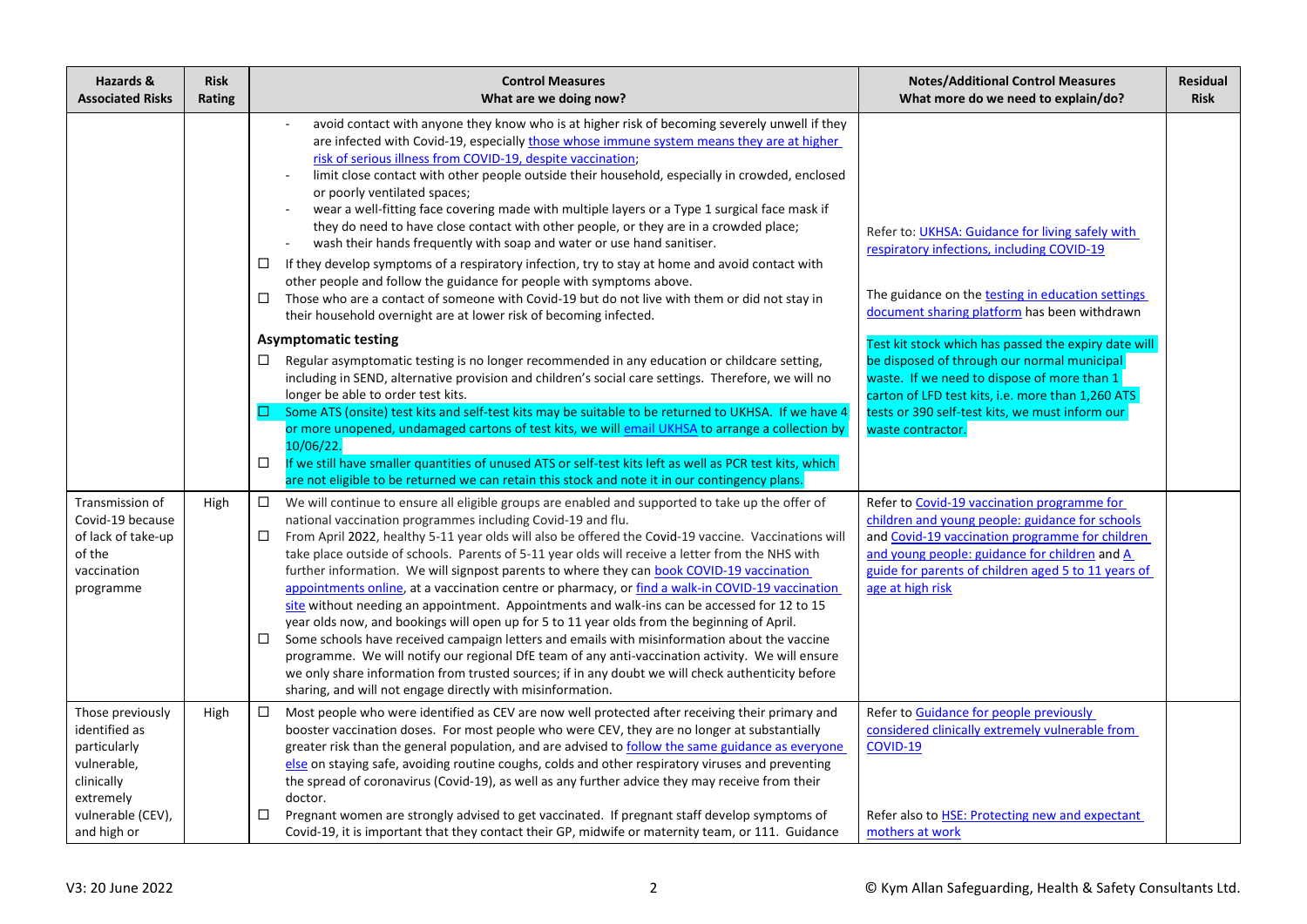| Hazards &<br><b>Associated Risks</b>                                                                    | <b>Risk</b><br>Rating | <b>Control Measures</b><br>What are we doing now?                                                                                                                                                                                                                                                                                                                                                                                                                                                                                                                                                                                                                                                                                                                                                                                                                                                                                                                                                                                                                                                                                                                                                                                                                                                                                                                                                                                                                                                                                                                                                                                                                                                                                                                                                                                                                                                                                                                                                                                                           | <b>Notes/Additional Control Measures</b><br>What more do we need to explain/do?                                                                                                                                                                                                                                                                                                                                                                                                                                                                            | <b>Residual</b><br><b>Risk</b> |
|---------------------------------------------------------------------------------------------------------|-----------------------|-------------------------------------------------------------------------------------------------------------------------------------------------------------------------------------------------------------------------------------------------------------------------------------------------------------------------------------------------------------------------------------------------------------------------------------------------------------------------------------------------------------------------------------------------------------------------------------------------------------------------------------------------------------------------------------------------------------------------------------------------------------------------------------------------------------------------------------------------------------------------------------------------------------------------------------------------------------------------------------------------------------------------------------------------------------------------------------------------------------------------------------------------------------------------------------------------------------------------------------------------------------------------------------------------------------------------------------------------------------------------------------------------------------------------------------------------------------------------------------------------------------------------------------------------------------------------------------------------------------------------------------------------------------------------------------------------------------------------------------------------------------------------------------------------------------------------------------------------------------------------------------------------------------------------------------------------------------------------------------------------------------------------------------------------------------|------------------------------------------------------------------------------------------------------------------------------------------------------------------------------------------------------------------------------------------------------------------------------------------------------------------------------------------------------------------------------------------------------------------------------------------------------------------------------------------------------------------------------------------------------------|--------------------------------|
| higher-risk<br>attending school                                                                         |                       | for pregnancy and Covid-19 can be found on the NHS website. The Royal College of Obstetricians<br>and Gynaecologists (RCOG) also has a range of information on COVID-19 in pregnancy and<br>vaccination.<br>□<br>We will conduct a risk assessment for new and expectant mothers in line with the Management of<br>Health and Safety at Work Regulations 1999 (MHSW). Any risks identified at that point, or later<br>during the pregnancy, in the first 6 months after birth, or while the employee is still breastfeeding,<br>will be included and managed as part of the general workplace risk assessment.<br>Pregnant women of any gestation will not be required to continue working if this is not supported<br>□<br>by the risk assessment.<br>Everyone will be encouraged to get vaccinated and also get a booster vaccine for Covid-19 when<br>$\Box$<br>offered.<br>$\Box$<br>There remains a smaller number of people who, in spite of vaccination, are at higher risk of serious<br>illness from Covid-19. This is due to a weakened immune system (immunosuppressed) or specific<br>other medical conditions and requires enhanced protections such as those offered by antibody and<br>antiviral treatments, additional vaccinations and potentially other non-clinical interventions. .<br>They should avoid meeting with someone who has tested positive for Covid-19 (and anyone in<br>their household) until 10 days after they received a positive test and try to avoid people who have<br>symptoms of Covid-19 or other respiratory infections and have a temperature or feel unwell.<br>If it feels right for them, those who are immunosuppressed can work from home if they can. If<br>□<br>they cannot work from home, we will speak to them about what arrangements we can make to<br>reduce their risk. It may be that they are entitled to a Reasonable Adjustment under the Equality<br>Act. Refer also to Public health principles for reducing the spread of COVID-19 and other<br>respiratory infections in the workplace. | Refer to guidance for people whose immune<br>system means they are at higher risk<br>Where necessary, we will provide equipment for<br>people to work at home safely and effectively and<br>guidance on how to work safely at home – see<br><b>ACAS Home Working Guide, ACAS Example</b><br>checklist for setting up homeworking and HSE:<br>protect home workers                                                                                                                                                                                          |                                |
| Inadequate hand<br>and respiratory<br>hygiene and<br>cleaning leading<br>to spread of<br>Covid-19 virus | High                  | □<br>Frequent and thorough hand cleaning is now regular practice and we have built these routines into<br>school culture. We will continue to ensure that everyone cleans their hands regularly with soap<br>and water or hand sanitiser including before leaving home, on arrival at school, on return from<br>breaks, and before and after eating/drinking, using the toilet, sports activities, before and after<br>administering first aid or intimate personal care, using public transport and after coughing or<br>sneezing and not to touch face (eyes, mouth, nose) with hands that are not clean.<br>Toilets will be cleaned regularly and pupils encouraged to clean their hands thoroughly after using<br>□<br>the toilet.<br>The 'catch it, bin it, kill it' approach will continue. Everyone will be reminded to sneeze into a<br>$\Box$<br>tissue or sleeve NEVER into hands and to wash hands immediately after (as above). 'Catch it, bin it,<br>kill it' posters to be displayed in relevant areas. See also the e-Bug coronavirus (COVID-19)<br>website.<br>We clean regularly, using standard cleaning products such as detergents and bleach. Cleaning<br>$\Box$<br>equipment used will be disposable or, if reusable, disinfected after each use.<br>When cleaning surfaces, it is not necessary to wear personal protective equipment (PPE) or<br>□<br>clothing over and above what would usually be used.<br>In the event of an outbreak of infection at our setting, our UKHSA HPT team or LA Public Health<br>□<br>team may recommend enhanced or more frequent cleaning, to help reduce transmission.                                                                                                                                                                                                                                                                                                                                                                                                                            | The HSE recommends hand cleansing facilities be<br>made available in the following priority order:<br>1. Soap and running warm water (most<br>effective);<br>2.<br>Soap and running cold water;<br>3.<br>Running water alone;<br>4.<br>Moist wipes;<br>5.<br>Hand rubs or gels i.e. alcohol-based sanitiser<br>(least effective).<br>UKHSA Health protection in education and<br>childcare settings: Chapter 2 - Cleaning; Chapter 3 -<br>Respiratory infections, including COVID-19 and<br>Chapter 4 -: Action in the event of an outbreak or<br>incident |                                |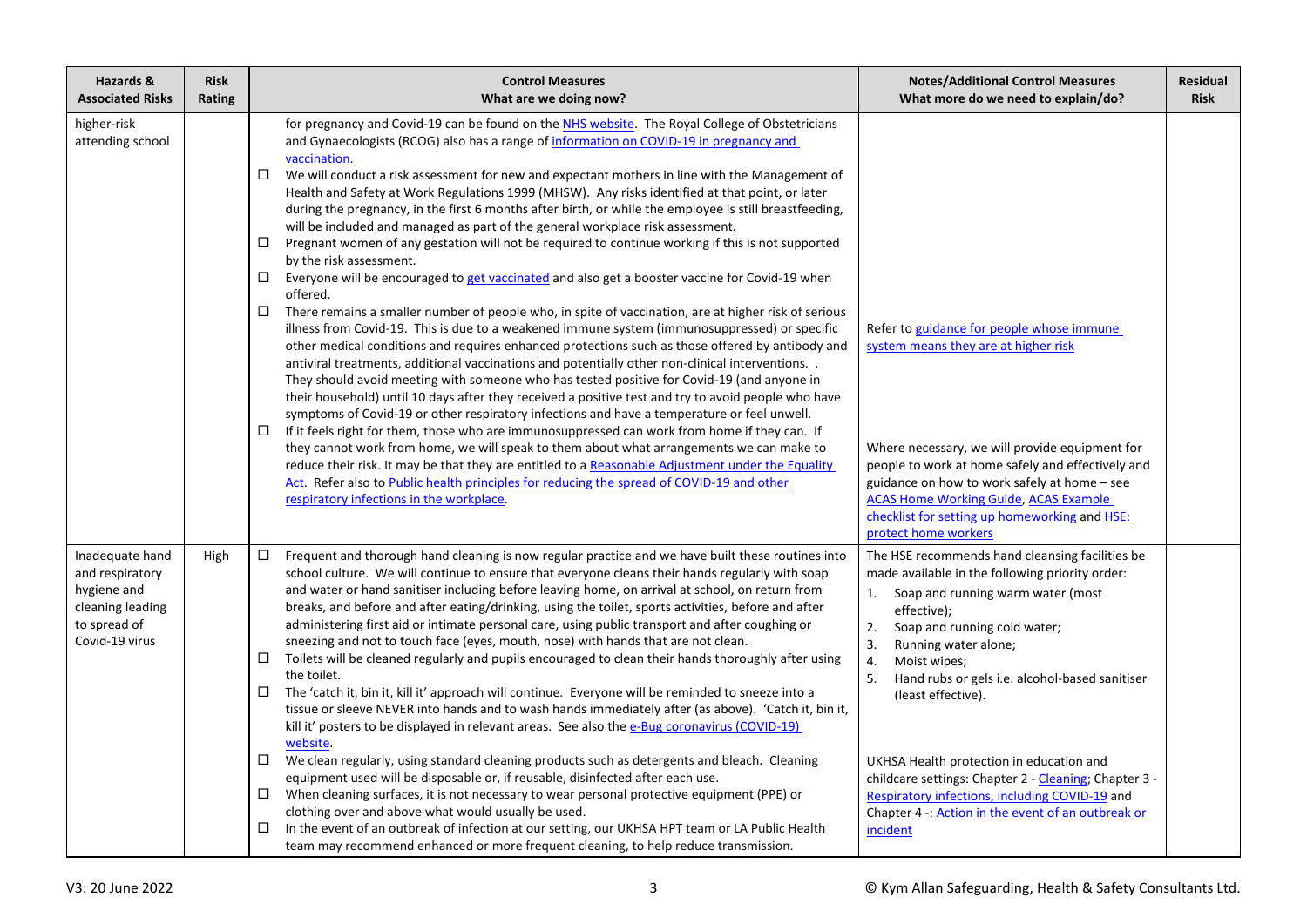| Hazards &<br><b>Associated Risks</b> | <b>Risk</b><br>Rating | <b>Control Measures</b><br>What are we doing now?                                                                                                                                                                                                                                                                                                                                                                                                                                                                                                                                                                                                                                                                                                                                                                                                                                                                                                                                                                                                                                                                                                                                                                                                                                                                                                                                                                                                                                                                                                                                                                                                                                                                 | <b>Notes/Additional Control Measures</b><br>What more do we need to explain/do?                | <b>Residual</b><br><b>Risk</b> |
|--------------------------------------|-----------------------|-------------------------------------------------------------------------------------------------------------------------------------------------------------------------------------------------------------------------------------------------------------------------------------------------------------------------------------------------------------------------------------------------------------------------------------------------------------------------------------------------------------------------------------------------------------------------------------------------------------------------------------------------------------------------------------------------------------------------------------------------------------------------------------------------------------------------------------------------------------------------------------------------------------------------------------------------------------------------------------------------------------------------------------------------------------------------------------------------------------------------------------------------------------------------------------------------------------------------------------------------------------------------------------------------------------------------------------------------------------------------------------------------------------------------------------------------------------------------------------------------------------------------------------------------------------------------------------------------------------------------------------------------------------------------------------------------------------------|------------------------------------------------------------------------------------------------|--------------------------------|
|                                      |                       | $\Box$<br>Advice may be given to ensure twice daily cleaning of areas (with particular attention to door<br>handles, toilet flushes and taps) and communal areas where surfaces can easily become<br>contaminated such as handrails.<br>It is particularly important to clean areas after an individual with symptoms of or confirmed Covid-<br>□<br>19 has left the setting or area and to dispose of any waste appropriately.                                                                                                                                                                                                                                                                                                                                                                                                                                                                                                                                                                                                                                                                                                                                                                                                                                                                                                                                                                                                                                                                                                                                                                                                                                                                                   |                                                                                                |                                |
|                                      |                       | Alcohol based hand sanitiser - fire risks                                                                                                                                                                                                                                                                                                                                                                                                                                                                                                                                                                                                                                                                                                                                                                                                                                                                                                                                                                                                                                                                                                                                                                                                                                                                                                                                                                                                                                                                                                                                                                                                                                                                         |                                                                                                |                                |
|                                      |                       | All hand sanitiser stations and stocks will be kept clear of potential sources of heat and ignition<br>(such as electrical or heating equipment).<br>Any spillages will be cleaned up immediately and the items used to clear the spillage disposed of<br>$\Box$<br>carefully (they will be highly flammable until the alcohol has evaporated).<br>Alcohol-based hand sanitiser will be stored away from sources of heat and ignition, ideally in a<br>□<br>metal cabinet. A sign will be provided on the cabinet/store warning of the presence of flammable<br>liquids.<br>The location of the cabinet(s)/store(s) and the quantity held will be recorded on a plan of the<br>□<br>school to make fire fighters aware of this hazard should they attend an incident at the school (and<br>also included in our existing Emergency Plan).<br>Alcohol-based hand gels will not be used in science labs or D&T & food workshops/lessons. We<br>□<br>will not make our own gels. Instead of gels, we will use skin-friendly cleaning wipes that claim to<br>kill 99.99% of bacteria and viruses and are non-alcohol based.                                                                                                                                                                                                                                                                                                                                                                                                                                                                                                                                                                                           |                                                                                                |                                |
| Inadequate                           |                       | When school is in operation, we will continue to ensure the building is well ventilated and a<br>$\Box$                                                                                                                                                                                                                                                                                                                                                                                                                                                                                                                                                                                                                                                                                                                                                                                                                                                                                                                                                                                                                                                                                                                                                                                                                                                                                                                                                                                                                                                                                                                                                                                                           | Refer to the HSE guidance on how to assess and                                                 |                                |
| ventilation<br>leading to spread     |                       | comfortable teaching environment is maintained. We will identify any poorly ventilated spaces as<br>part of our risk assessment and take steps to improve fresh air flow in these areas.                                                                                                                                                                                                                                                                                                                                                                                                                                                                                                                                                                                                                                                                                                                                                                                                                                                                                                                                                                                                                                                                                                                                                                                                                                                                                                                                                                                                                                                                                                                          | improve ventilation and Chartered Institution of<br><b>Building Services Engineers (CIBSE)</b> |                                |
| of Covid-19 virus                    |                       | Increasing natural ventilation                                                                                                                                                                                                                                                                                                                                                                                                                                                                                                                                                                                                                                                                                                                                                                                                                                                                                                                                                                                                                                                                                                                                                                                                                                                                                                                                                                                                                                                                                                                                                                                                                                                                                    |                                                                                                |                                |
|                                      |                       | Opening external windows and, in addition, opening internal doors can also assist with creating a<br>□<br>throughput of air - with regard 'fire doors', see below.<br>If necessary, external opening doors may also be used (where safe to do so) ensuring that this does<br>$\Box$<br>not increase security risks.<br>Generally, fire doors should remain closed at all times when not in use or we will consider installing<br>□<br>automatic door release devices connected to the fire alarm system to fire doors. However, it is<br>accepted that increasing ventilation during the Covid-19 pandemic is a key mitigation. Whilst it is<br>accepted that this practice will improve ventilation by increasing the air flow through the room<br>(assuming windows are also left open), this must be balanced against the need to reduce the risk of<br>fire spread. In line with CCC: Improving ventilation during Covid-19 (and further clarified by CCC on<br>17/03/22), classroom doors (and the doors of other rooms) can remain open when the room is<br>occupied and if CO <sub>2</sub> readings are high. The windows of the room should also be opened if<br>practicable to create a crossflow of air. However, fire doors of all unoccupied rooms must remain<br>closed at all times or where the door leads onto protected stairwells or escape routes.<br>We will consider the closing of windows should the fire alarm activate. Because of the need for<br>□<br>increased ventilation in the school, there may not be time to close all windows prior to evacuation.<br>This situation is only permissible where to close all the windows would result in increased risk to<br>staff and pupils. |                                                                                                |                                |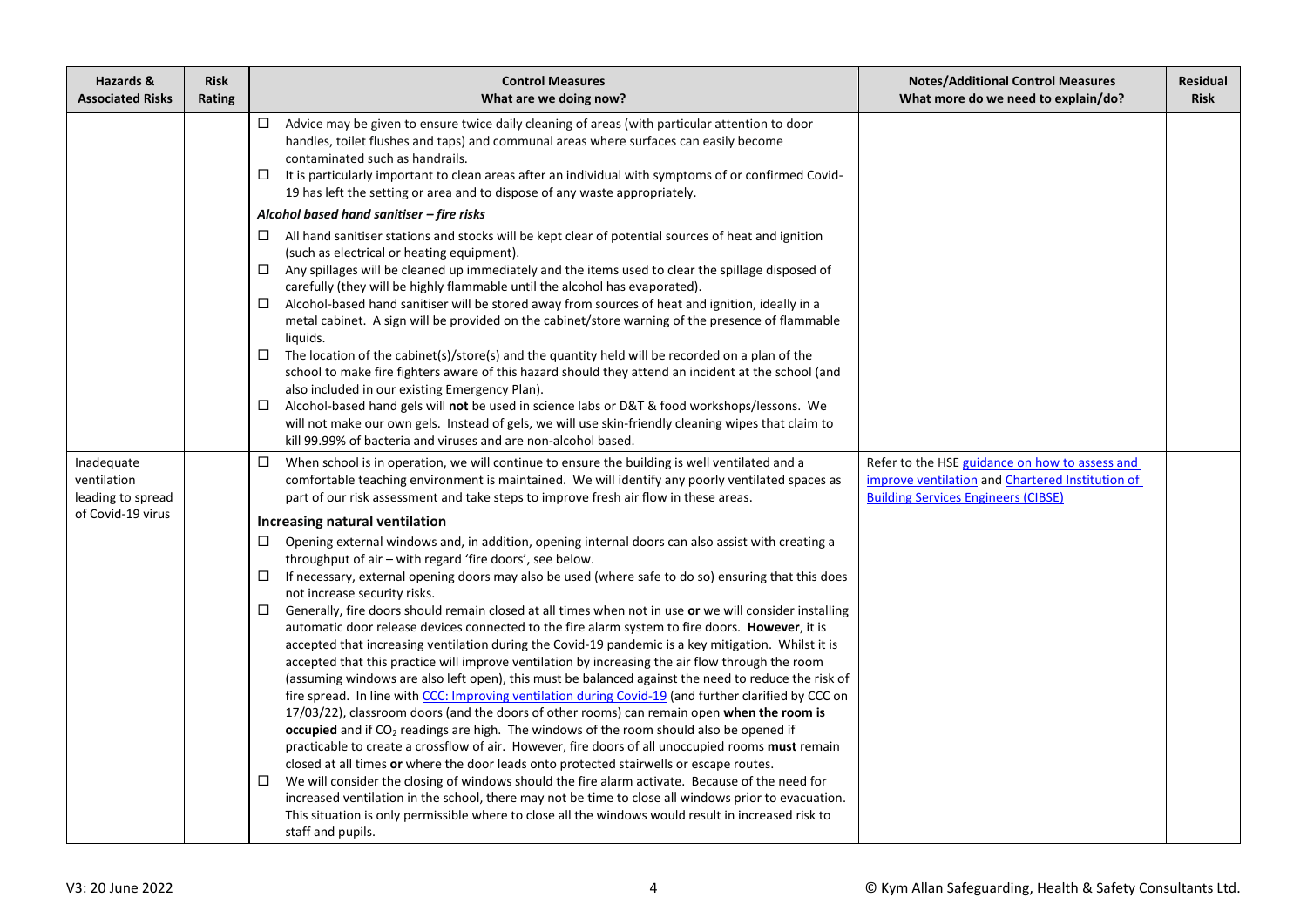| Hazards &<br><b>Associated Risks</b>                                                                       | <b>Risk</b><br>Rating | <b>Control Measures</b><br>What are we doing now?                                                                                                                                                                                                                                                                                                                                                                                                                                                                                                                                                                                                                                                                                                                                                                                                                                                                                                                                                                                                                                                                                       | <b>Notes/Additional Control Measures</b><br>What more do we need to explain/do?                                                                                                                                                                                                                                                                                                                                  | <b>Residual</b><br><b>Risk</b> |
|------------------------------------------------------------------------------------------------------------|-----------------------|-----------------------------------------------------------------------------------------------------------------------------------------------------------------------------------------------------------------------------------------------------------------------------------------------------------------------------------------------------------------------------------------------------------------------------------------------------------------------------------------------------------------------------------------------------------------------------------------------------------------------------------------------------------------------------------------------------------------------------------------------------------------------------------------------------------------------------------------------------------------------------------------------------------------------------------------------------------------------------------------------------------------------------------------------------------------------------------------------------------------------------------------|------------------------------------------------------------------------------------------------------------------------------------------------------------------------------------------------------------------------------------------------------------------------------------------------------------------------------------------------------------------------------------------------------------------|--------------------------------|
|                                                                                                            |                       | Fans<br>In collective spaces, i.e. when several people are present in the space, the use of fans for air<br>□<br>circulation/cooling is not advised, particularly in small volume, closed or partially open spaces with<br>minimal outside air exchange;<br>Desk or ceiling fans should only be used provided the area is well ventilated;<br>□<br>□<br>The use of fans is advised where there is only one person in a room;<br>If fans are used, we must take steps to minimise air from fans blowing from one person directly at<br>□<br>another to reduce the potential spread of any airborne viruses.                                                                                                                                                                                                                                                                                                                                                                                                                                                                                                                              | In addition to the original DfE allocation of air<br>cleaning units, the air cleaning marketplace<br>remains open for any settings that wish to<br>purchase air cleaning units at a suitable<br>specification directly from suppliers.                                                                                                                                                                           |                                |
|                                                                                                            |                       | Balancing ventilation while maintaining a comfortable temperature<br>To balance the need for increased ventilation while maintaining a comfortable temperature, the<br>□<br>following measures will also be used as appropriate:<br>opening high level windows in preference to low level to reduce draughts;<br>increasing the ventilation while spaces are unoccupied (e.g. $10 - 15$ minutes before a<br>classroom is occupied, between classes, during break and lunch, when a room is unused);<br>opening windows for short bursts of $10 - 15$ minutes every hour throughout the day or<br>leaving windows open a small amount (approx. 3cm) continuously;<br>providing flexibility to allow additional, suitable indoor clothing;<br>rearranging furniture where possible to avoid direct drafts;<br>setting the heating to maintain a comfortable temperature even when windows and doors are<br>open;<br>the use of portable heaters will be avoided where possible. However, where it is necessary to<br>use these, we will ensure suitable controls are implemented and include within the existing<br>Fire Risk Assessment. |                                                                                                                                                                                                                                                                                                                                                                                                                  |                                |
| Inadequate<br>personal<br>protection & PPE<br>& spread of<br>Covid-19 virus                                | High                  | <b>PPE</b><br>Most staff will not require PPE beyond what they would normally need for their work.<br>$\Box$<br>Where a child or young person already has routine intimate care needs that involve the use of PPE,<br>□<br>the same PPE will continue to be used.<br><b>Face Coverings</b><br>Those attending education or childcare settings are not normally expected to wear a face covering,<br>although this may be recommended by the local Public Health team in the event of a confirmed<br>outbreak.<br>Face coverings for children under the age of 3 are not recommended for safety reasons.<br>□                                                                                                                                                                                                                                                                                                                                                                                                                                                                                                                            | Refer to Infection prevention and control for<br>seasonal respiratory infections in health and care<br>settings (including SARS-CoV-2)<br>Additional PPE in education and childcare settings<br>will now only be needed when performing AGPs.<br>The UKHSA guidance has been updated and the list<br>of what is considered an AGP has changed.<br>Settings will only need to access PPE in limited<br>scenarios. |                                |
| Failure of<br>security<br>arrangements,<br>particularly in<br>relation to anti-<br>vaccination<br>protests | High                  | $\Box$ The recent decision by the Government to offer coronavirus vaccines to 5-11 year olds is likely to<br>create some opposition from various groups of individuals who are generally against the delivery of<br>the vaccine to all age groups.<br>$\Box$ Although parental consent is required for the immunisations, this has not stopped groups of<br>protesters gathering outside schools to express their opinions and there have been several reports<br>of protests in national media over recent weeks.                                                                                                                                                                                                                                                                                                                                                                                                                                                                                                                                                                                                                      | Refer to the school's Emergency Plan which also<br>includes Lockdown Procedures                                                                                                                                                                                                                                                                                                                                  |                                |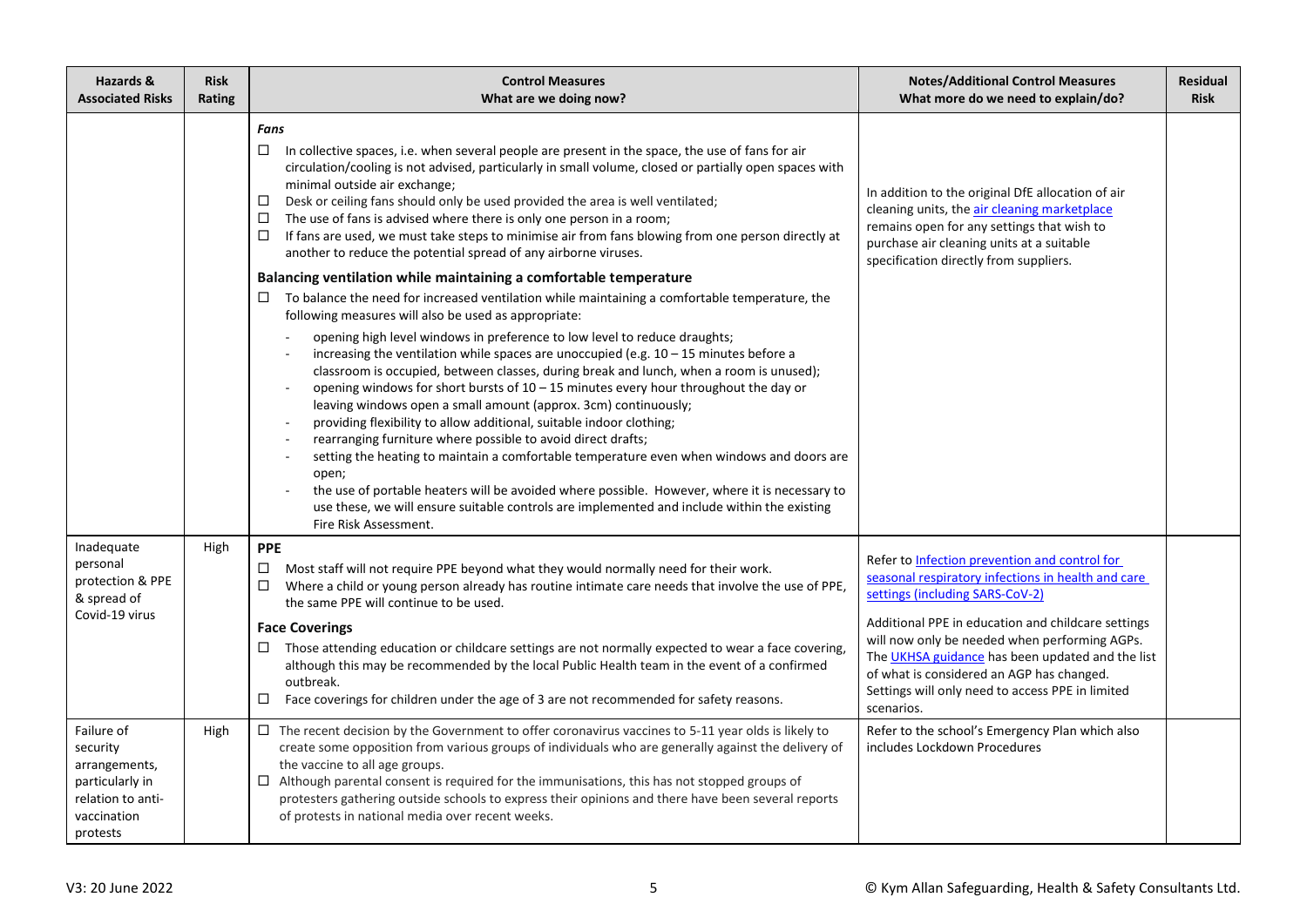| Hazards &<br><b>Associated Risks</b>                            | <b>Risk</b><br>Rating | <b>Control Measures</b><br>What are we doing now?                                                                                                                                                                                                                                                                                                                                                                                                                                                                                                                                                                                                                                                                                                                                                                                                                                                                                                                                                                                                                                                                                                                                                                                                                                                                                                                                                                                                                                                                                           | <b>Notes/Additional Control Measures</b><br>What more do we need to explain/do? | <b>Residual</b><br><b>Risk</b> |
|-----------------------------------------------------------------|-----------------------|---------------------------------------------------------------------------------------------------------------------------------------------------------------------------------------------------------------------------------------------------------------------------------------------------------------------------------------------------------------------------------------------------------------------------------------------------------------------------------------------------------------------------------------------------------------------------------------------------------------------------------------------------------------------------------------------------------------------------------------------------------------------------------------------------------------------------------------------------------------------------------------------------------------------------------------------------------------------------------------------------------------------------------------------------------------------------------------------------------------------------------------------------------------------------------------------------------------------------------------------------------------------------------------------------------------------------------------------------------------------------------------------------------------------------------------------------------------------------------------------------------------------------------------------|---------------------------------------------------------------------------------|--------------------------------|
|                                                                 |                       | $\Box$ The Police and other agencies have made preparations to respond if and when such protests occur<br>outside any of schools in Cumbria.<br>$\Box$ A guidance document is available about how to contact the police in the event of anti-vaccination<br>protest outside of schools (applicable to the whole of Cumbria footprint).                                                                                                                                                                                                                                                                                                                                                                                                                                                                                                                                                                                                                                                                                                                                                                                                                                                                                                                                                                                                                                                                                                                                                                                                      |                                                                                 |                                |
|                                                                 |                       | What to do to prepare for potential protests outside school                                                                                                                                                                                                                                                                                                                                                                                                                                                                                                                                                                                                                                                                                                                                                                                                                                                                                                                                                                                                                                                                                                                                                                                                                                                                                                                                                                                                                                                                                 |                                                                                 |                                |
|                                                                 |                       | $\Box$ We will review our site security risk assessments to identify any significant risks or weaknesses in<br>our existing risk assessments and consider what if any additional proportionate, preventive actions<br>we might need to take.<br>$\Box$ Points to consider include:                                                                                                                                                                                                                                                                                                                                                                                                                                                                                                                                                                                                                                                                                                                                                                                                                                                                                                                                                                                                                                                                                                                                                                                                                                                          |                                                                                 |                                |
|                                                                 |                       | Is the perimeter secure?<br>Is the external environment secure?<br>Are our buildings secure?<br>Do we have a security lockdown procedure?                                                                                                                                                                                                                                                                                                                                                                                                                                                                                                                                                                                                                                                                                                                                                                                                                                                                                                                                                                                                                                                                                                                                                                                                                                                                                                                                                                                                   |                                                                                 |                                |
|                                                                 |                       | $\Box$ It has been reported that whilst most of the protests have been peaceful, some students have been<br>upset and un-nerved by the situation, it may therefore be useful to have an alternative exit that<br>they could use to avoid having to pass the protestors or consider other methods of making sure<br>they can leave the premises safely.                                                                                                                                                                                                                                                                                                                                                                                                                                                                                                                                                                                                                                                                                                                                                                                                                                                                                                                                                                                                                                                                                                                                                                                      |                                                                                 |                                |
| Failure to<br>safeguard<br>children                             | High                  | We will continue to have regard to statutory safeguarding guidance Keeping children safe in<br>□<br>education, and will have a trained designated safeguarding lead (DSL) (or deputy) available on site.<br>However, there may be operational challenges to this. In such cases, there are 2 options to<br>$\Box$<br>consider:<br>a trained DSL (or deputy) from the setting can be available to be contacted via phone or online<br>video, e.g. working from home;<br>sharing trained DSLs (or deputies) with other settings, schools or FE providers (who should be<br>available to be contacted via phone or online video).<br>Where a trained DSL (or deputy) is not on-site, in addition to one of the 2 options, a senior leader<br>$\Box$<br>will take responsibility for co-ordinating safeguarding on site.<br>The local authority and children's social care provider will continue to work with local safeguarding<br>$\Box$<br>partners to ensure continuity and consistency of support – throughout any emergency – including<br>support for the mental health of looked-after children and care leavers.<br>Local authorities should follow the statutory guidance on promoting the health and wellbeing of<br>□<br>looked-after children and:<br>look out for issues that may affect looked-after children's mental health and wellbeing;<br>encourage looked-after children to speak to their social worker, carer or other trusted adult<br>about how they are feeling;<br>ensure they get the help and support they need. |                                                                                 |                                |
| Failure to<br>support children<br>with SEND<br>and/or EHC plans | High                  | Health professionals attending a setting may be following slightly different guidance from UKHSA<br>$\Box$<br>due to their wider work in settings with vulnerable adults.<br>In an emergency, where possible, specialists, therapists and other health professionals who<br>□<br>support children and young people with SEND (e.g. speech and language therapists,                                                                                                                                                                                                                                                                                                                                                                                                                                                                                                                                                                                                                                                                                                                                                                                                                                                                                                                                                                                                                                                                                                                                                                          |                                                                                 |                                |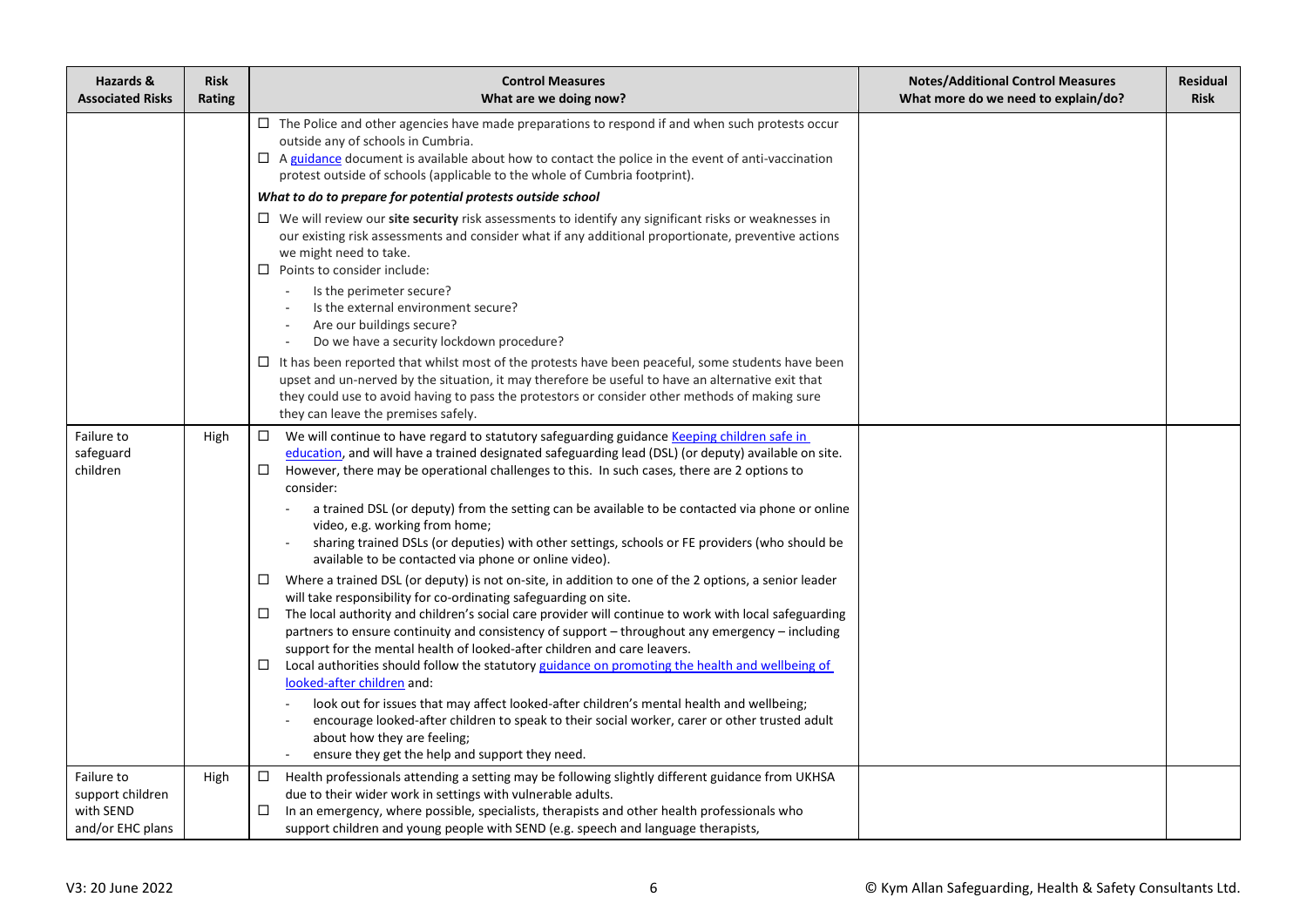| Hazards &<br><b>Associated Risks</b>                                                                            | <b>Risk</b><br>Rating | <b>Control Measures</b><br>What are we doing now?                                                                                                                                                                                                                                                                                                                                                                                                                                                                                                                                                                                                                                                                                                                                                                                                                                                                                                                                                                                                                                                                                                                                                                                                                                                                                                                                                                                                                                                                                                                                                                                                                                                                      | <b>Notes/Additional Control Measures</b><br>What more do we need to explain/do? | <b>Residual</b><br><b>Risk</b> |
|-----------------------------------------------------------------------------------------------------------------|-----------------------|------------------------------------------------------------------------------------------------------------------------------------------------------------------------------------------------------------------------------------------------------------------------------------------------------------------------------------------------------------------------------------------------------------------------------------------------------------------------------------------------------------------------------------------------------------------------------------------------------------------------------------------------------------------------------------------------------------------------------------------------------------------------------------------------------------------------------------------------------------------------------------------------------------------------------------------------------------------------------------------------------------------------------------------------------------------------------------------------------------------------------------------------------------------------------------------------------------------------------------------------------------------------------------------------------------------------------------------------------------------------------------------------------------------------------------------------------------------------------------------------------------------------------------------------------------------------------------------------------------------------------------------------------------------------------------------------------------------------|---------------------------------------------------------------------------------|--------------------------------|
|                                                                                                                 |                       | physiotherapists, occupational therapists, educational psychologists and specialist teachers),<br>should provide interventions as usual.<br>Where children and young people with EHC plans are not attending school because they are<br>$\Box$<br>following public health advice, multi-agency professionals will collaborate to agree how to meet<br>their duties to deliver the provision set out in the EHC plan.<br>□<br>Some pupils and students with SEND may need specific help adjusting to any changes in their<br>routines that emergency measures may involve. Staff will plan to meet these needs based on the<br>individual pupil or child and their circumstances, e.g. using social stories.<br>To make sure pupils and students with medical conditions are fully supported, we will use<br>□<br>individual healthcare plans to help ensure they continue to receive an education in line with their<br>peers. This will include working with families and the relevant health professionals, as well as the<br>local authority and other services as necessary.                                                                                                                                                                                                                                                                                                                                                                                                                                                                                                                                                                                                                                       |                                                                                 |                                |
| Inappropriate<br>arrangements for<br>providing school<br>meals                                                  | High                  | <b>Early years</b><br>In any instance where an eligible child is at home due to an emergency situation at the<br>□<br>school/setting, those children who qualify for benefits-related free meals should receive this<br>support as normal (where possible) for example via the provision of a lunch parcel.<br>In all other settings, where free meals do not apply, we may charge for meals in line with national<br>◻<br>entitlements guidance. We will consider the impact of charges on disadvantaged families.<br><b>Schools</b><br>We will speak to our school catering team or provider about the best arrangements for providing<br>□<br>school meals for pupils in an emergency. They will provide meal options for all pupils who are in<br>school, and meals will be available free of charge to all infant pupils and pupils who meet the<br>benefits-related free school meals eligibility criteria.<br>Where pupils eligible for benefits-related free school meals are receiving remote education, we will<br>□<br>work with our school catering team or food provider to provide good quality lunch parcels. This<br>will ensure that eligible pupils continue to be supported for the short period where they are unable<br>to attend school.<br>We will ensure that we identify pupils with any medical conditions, including allergies, to ensure<br>$\Box$<br>that all pupils are able to eat a school lunch safely. This is particularly important in circumstances<br>where caterers are not serving meals to pupils directly but where for example, pupils are being<br>served food in the classroom or via lunch parcels. Further information is available in allergy<br>guidance for schools. |                                                                                 |                                |
| Inappropriate<br>arrangements to<br>support our<br>workforce,<br>children and<br>pupils through an<br>emergency | High                  | Workforce<br>We will explain to our workforce any steps taken to keep staff safe at work as part of our<br>$\Box$<br>emergency plans.<br>Our workplace risk assessment already considers any risks to female employees of child bearing<br>□<br>age and, in particular, risks to new and expectant mothers. We will discuss concerns with staff.<br>The Health and Safety Executive (HSE) has more information on managing risk and risk assessment<br>□<br>in the workplace.                                                                                                                                                                                                                                                                                                                                                                                                                                                                                                                                                                                                                                                                                                                                                                                                                                                                                                                                                                                                                                                                                                                                                                                                                                          |                                                                                 |                                |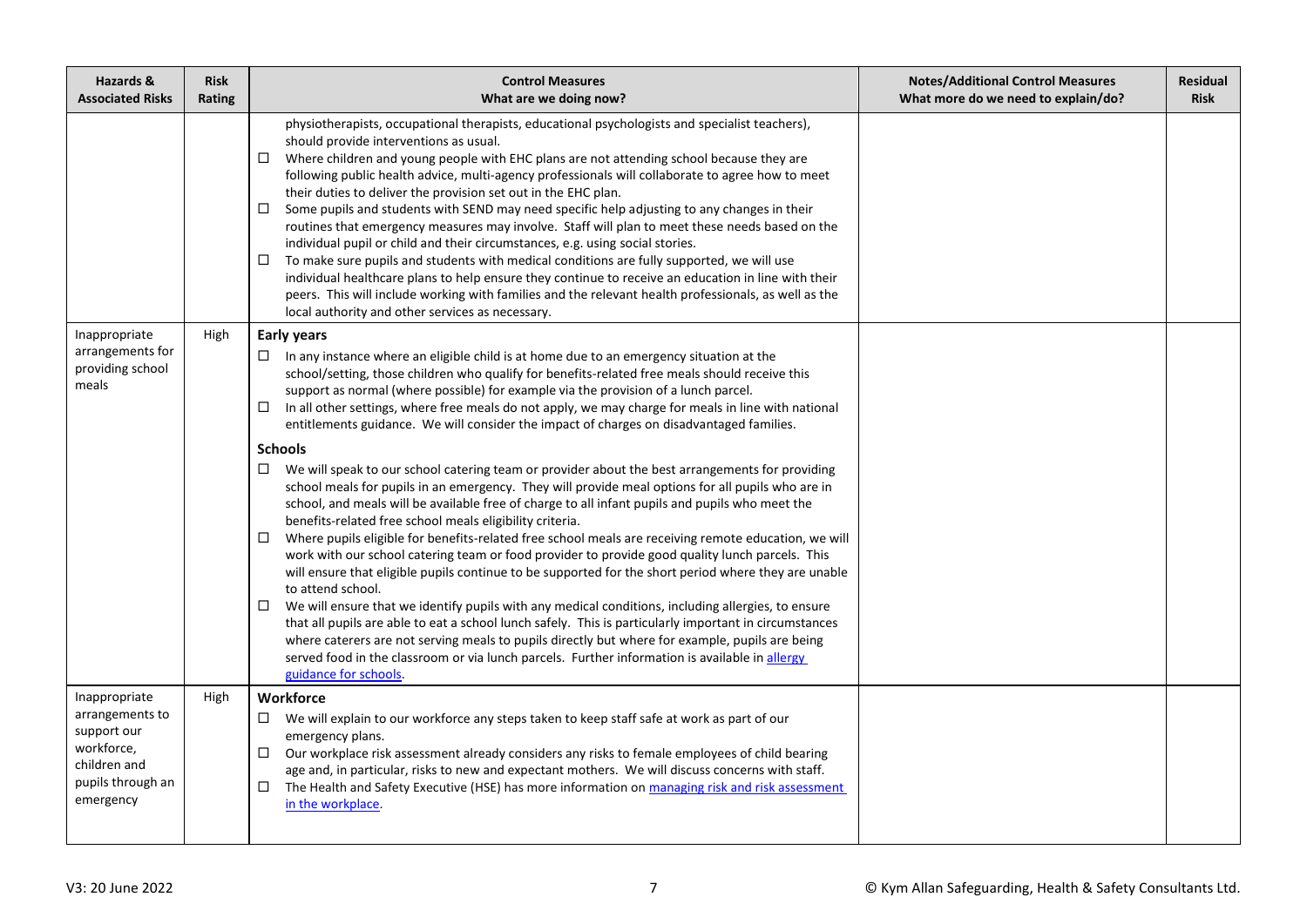| Hazards &<br><b>Associated Risks</b> | <b>Risk</b><br>Rating | <b>Control Measures</b><br>What are we doing now?                                                                                                                                                                                                                                                                                                                                                                                                                                                                                                                                                                                                                                                                                                                                                                                                                                                                                                                                                                                                                                                                                                                                                                                                                                                                                                                                                                                                                                                                                                                                                                                                                                                                                                                                                                                                                                                                                                                                                                                                                                                                                                                                                                                                                                                                                                                                                                                                                                                                                                                                                                                                                                                                                                                                                                                                                                                                                                                                                            | <b>Notes/Additional Control Measures</b><br>What more do we need to explain/do?                                                                                                                                                                                                                                                                                                                                                                                                                            | <b>Residual</b><br><b>Risk</b> |
|--------------------------------------|-----------------------|--------------------------------------------------------------------------------------------------------------------------------------------------------------------------------------------------------------------------------------------------------------------------------------------------------------------------------------------------------------------------------------------------------------------------------------------------------------------------------------------------------------------------------------------------------------------------------------------------------------------------------------------------------------------------------------------------------------------------------------------------------------------------------------------------------------------------------------------------------------------------------------------------------------------------------------------------------------------------------------------------------------------------------------------------------------------------------------------------------------------------------------------------------------------------------------------------------------------------------------------------------------------------------------------------------------------------------------------------------------------------------------------------------------------------------------------------------------------------------------------------------------------------------------------------------------------------------------------------------------------------------------------------------------------------------------------------------------------------------------------------------------------------------------------------------------------------------------------------------------------------------------------------------------------------------------------------------------------------------------------------------------------------------------------------------------------------------------------------------------------------------------------------------------------------------------------------------------------------------------------------------------------------------------------------------------------------------------------------------------------------------------------------------------------------------------------------------------------------------------------------------------------------------------------------------------------------------------------------------------------------------------------------------------------------------------------------------------------------------------------------------------------------------------------------------------------------------------------------------------------------------------------------------------------------------------------------------------------------------------------------------------|------------------------------------------------------------------------------------------------------------------------------------------------------------------------------------------------------------------------------------------------------------------------------------------------------------------------------------------------------------------------------------------------------------------------------------------------------------------------------------------------------------|--------------------------------|
|                                      |                       | $\Box$<br>UKHSA's health protection in education and childcare settings (Chapter 1) also contains practical<br>advice on managing a range of infections, including for those who may be at higher risk of<br>infection.<br>Staff shortages during an emergency<br>$\Box$ We are best placed to determine the workforce required to meet the needs of children, pupils and<br>students in our setting. In children's social care settings, providers are best placed to determine<br>the workforce required to meet the needs of the children in the setting.<br>Where we are experiencing staff absences, in the first instance, we will follow our usual process for<br>$\Box$<br>covering absences.<br>$\Box$<br>We will ensure there are sufficient trained staff on duty e.g. sufficient trained first aiders (including<br>paediatric where necessary) and fire wardens to cover the site (to enable sweeps of all areas to be<br>carried out and to ensure full evacuation of the building) – particularly important if staff are absent<br>due to illness.<br>We will assess the suitability of Personal Emergency Evacuation Plans (PEEPs) - especially if<br>□<br>previous role holders are no longer available to continue e.g. staff absence.<br><b>Early years</b><br>□ The Early Years Foundation Stage (EYFS) Statutory Framework sets the standards that schools and<br>childcare settings must meet for the learning, development and care of children from birth to 5<br>years old.<br>Where we are experiencing staff shortages we will:<br>$\Box$<br>work with our local authority to identify how appropriate provision can be put inplace while<br>keeping staffing arrangements as consistent as possible;<br>where necessary, pool staff with another setting or take on qualified and Disclosure and<br>Barring Service (DBS) checked staff from other educational settings (including local registered<br>childminders) that have been closed or invite local registered childminders to work with us at<br>the setting – registered childminders can already do this under the 50 $/$ 50 registration<br>flexibility they have, providing they have approval from Ofsted.<br>In some cases, we may choose to respond to staff and child absences by temporarily mixing age<br>$\Box$<br>groups of children who would otherwise be educated or cared for separately. Ratios will be guided<br>by all relevant requirements and by the needs of individual children within the group. For the<br>purposes of meeting EYFS ratio and qualification requirements, all staff educating or caring for a<br>mixed age group of children can be considered 'available to work directly with' all of the children<br>who have been grouped together.<br>In all circumstances, we remain responsible for maintaining the quality of care, safety and security<br>$\Box$<br>of the children in our setting.<br>Wraparound and out of schools setting providers<br>We will also consider:<br>□ | We will continue to record pupil absence in the<br>register in the line with the school attendance<br>guidance using the most appropriate code. Where<br>pupils are unable to attend school in exceptional<br>circumstances they can be recorded as Code Y<br>(unable to attend in exceptional circumstances)<br>unless a more appropriate code applies. Where<br>pupils are unable to attend school because they<br>are ill or have an infectious illness they should be<br>recorded as Code I (illness). |                                |
|                                      |                       | bringing together groups and classes with staff working together;<br>using Disclosure and Barring Service (DBS) checked staff or volunteers from other settings to<br>provide cover supervision or oversee alternative activities;                                                                                                                                                                                                                                                                                                                                                                                                                                                                                                                                                                                                                                                                                                                                                                                                                                                                                                                                                                                                                                                                                                                                                                                                                                                                                                                                                                                                                                                                                                                                                                                                                                                                                                                                                                                                                                                                                                                                                                                                                                                                                                                                                                                                                                                                                                                                                                                                                                                                                                                                                                                                                                                                                                                                                                           |                                                                                                                                                                                                                                                                                                                                                                                                                                                                                                            |                                |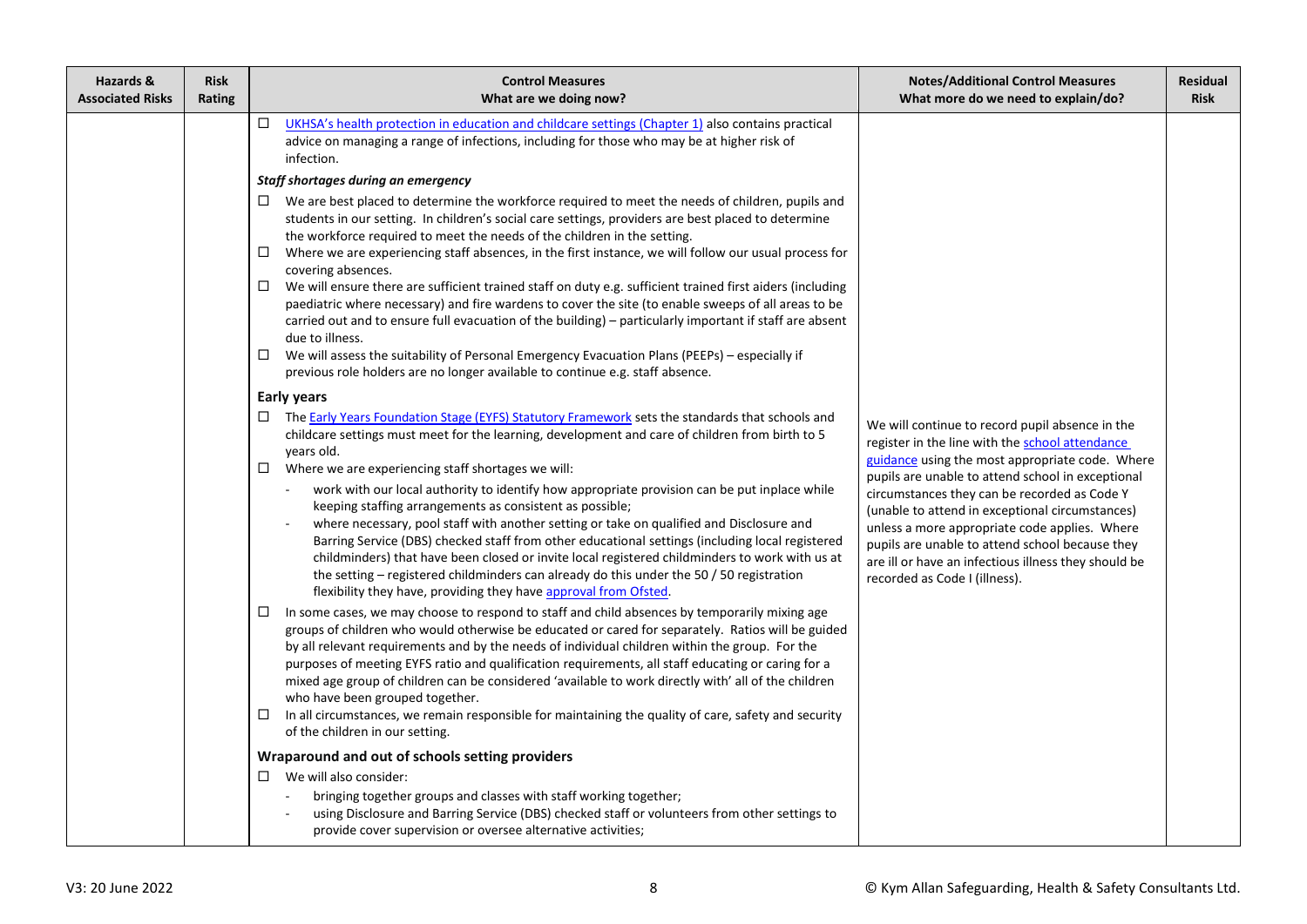| Hazards &<br><b>Associated Risks</b> | <b>Risk</b><br>Rating | <b>Control Measures</b><br>What are we doing now?                                                                                                                                                                                                                                                                                                                                                                                                                                                                                                                                                                                                                                                                                                                                                                                                                                                                                                                                                                                                                                                                                                                                                                                                                                                                                                                                                                                                   | <b>Notes/Additional Control Measures</b><br>What more do we need to explain/do?                                                                           | <b>Residual</b><br><b>Risk</b> |
|--------------------------------------|-----------------------|-----------------------------------------------------------------------------------------------------------------------------------------------------------------------------------------------------------------------------------------------------------------------------------------------------------------------------------------------------------------------------------------------------------------------------------------------------------------------------------------------------------------------------------------------------------------------------------------------------------------------------------------------------------------------------------------------------------------------------------------------------------------------------------------------------------------------------------------------------------------------------------------------------------------------------------------------------------------------------------------------------------------------------------------------------------------------------------------------------------------------------------------------------------------------------------------------------------------------------------------------------------------------------------------------------------------------------------------------------------------------------------------------------------------------------------------------------|-----------------------------------------------------------------------------------------------------------------------------------------------------------|--------------------------------|
|                                      |                       | re-arranging sessions;<br>working with the local authority to identify how appropriate provision can be put in place.<br><b>Schools</b><br>$\Box$ If some of our teachers can't get to work due to an emergency, we will consider, for example:<br>continuing to make use of temporary staff;<br>the way in which we deploy our staff and using existing staff more flexibly;<br>bringing together groups and classes with teachers and support staff working together.<br>When considering modifying our class arrangements, we will be mindful of the limits placed on<br>ш<br>group size by factors such as the school estate and the Infant Class Size Regulations which limit the<br>size of an infant class to 30 pupils per school teacher, subject to some limited exceptions set out in<br>the School Admissions Code.                                                                                                                                                                                                                                                                                                                                                                                                                                                                                                                                                                                                                     |                                                                                                                                                           |                                |
|                                      |                       | <b>Prioritising places</b><br>$\Box$<br>In exceptional circumstances, if high levels of workforce absence mean we need to temporarily<br>prioritise places in our setting (e.g. where we are unable to operate at full capacity), we will give<br>priority to vulnerable children (refer to Annex A of Emergency planning and response for<br>education, childcare, and children's social care settings) and children of critical workers (refer to<br>Annex B of the same document).                                                                                                                                                                                                                                                                                                                                                                                                                                                                                                                                                                                                                                                                                                                                                                                                                                                                                                                                                               |                                                                                                                                                           |                                |
|                                      |                       | <b>Early years providers</b><br>Early years, wraparound provision, and out of school settings should then also give priority to 3 and<br>$\Box$<br>4 year-olds, in particular those who will be transitioning to Reception, followed by younger age<br>groups.<br>The local authority will work with us to identify provision for children who need places.<br>$\Box$                                                                                                                                                                                                                                                                                                                                                                                                                                                                                                                                                                                                                                                                                                                                                                                                                                                                                                                                                                                                                                                                               |                                                                                                                                                           |                                |
|                                      |                       | Vulnerable children and young people<br>In all circumstances, vulnerable children and young people will be prioritised for continued face-to-<br>$\Box$<br>face education and childcare.<br>We will also continue to have regard to any statutory safeguarding guidance that applies to us and<br>$\Box$<br>our setting.<br>We will put in place systems to keep in contact with vulnerable children and young people if they<br>$\Box$<br>are not attending, particularly if they have asocial worker. This includes:<br>notifying their social worker (if they have one) and, for looked-after children, the local<br>authority virtual school head;<br>agreeing with the social worker the best way to maintain contact and offer support;<br>keeping in contact with vulnerable children and young people to check their wellbeing and<br>refer onto other services if additional support is needed. This may require a home visit.<br>In determining who is vulnerable, we will use the definition of vulnerable children and young<br>$\Box$<br>people in place during the Covid-19 pandemic which can be found at Annex A of <i>Emergency</i><br>planning and response for education, childcare, and children's social care settings. Some children<br>may be vulnerable who are not officially in statutory systems and we will seek to support any<br>children and young people who we believe may have challenging circumstances at home. | Refer to Keeping children safe in education,<br><b>Working Together to Safeguard children and Early</b><br><b>Years Foundation Stage (EYFS) framework</b> |                                |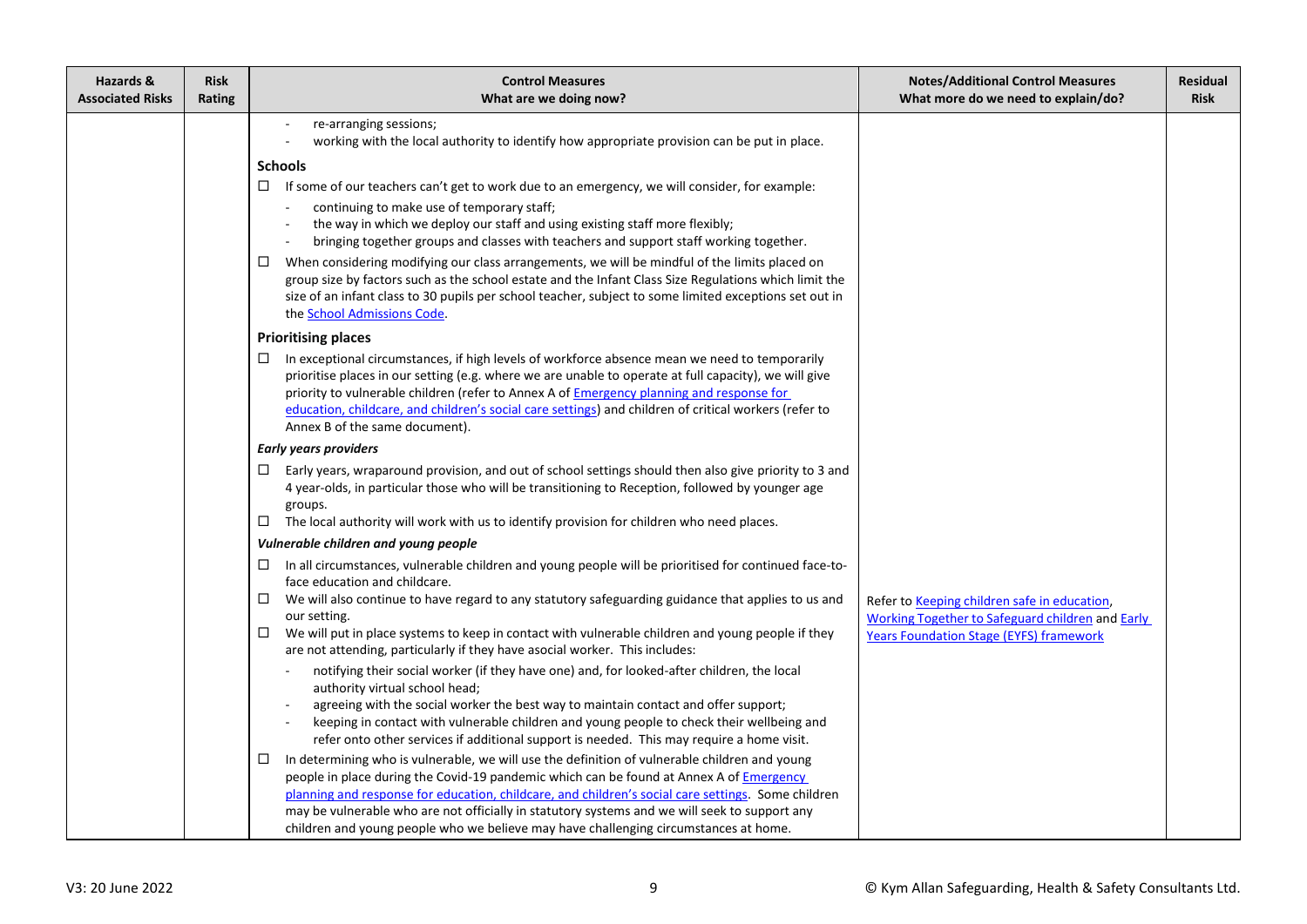| Hazards &<br><b>Associated Risks</b>                                          | <b>Risk</b><br>Rating | <b>Control Measures</b><br>What are we doing now?                                                                                                                                                                                                                                                                                                                                                                                                                                                                                                                                                                                                                                                                                                                                                                                                                                                                                                                                                                                                                                                                                                                                                                                                                                                                                                                                                                                                                                                                                                                                                                                                                                                                                                                                                                                                                                                                                                                                                                                                                                                                                                                                                                                                                                                                                                                                                                                                                                                                                                                                                                                                                                                                                                                                                                                                                                                                                                | <b>Notes/Additional Control Measures</b><br>What more do we need to explain/do?                                                                                                                                                                                                                                                                                                                                                                                                                                                              | <b>Residual</b><br><b>Risk</b> |
|-------------------------------------------------------------------------------|-----------------------|--------------------------------------------------------------------------------------------------------------------------------------------------------------------------------------------------------------------------------------------------------------------------------------------------------------------------------------------------------------------------------------------------------------------------------------------------------------------------------------------------------------------------------------------------------------------------------------------------------------------------------------------------------------------------------------------------------------------------------------------------------------------------------------------------------------------------------------------------------------------------------------------------------------------------------------------------------------------------------------------------------------------------------------------------------------------------------------------------------------------------------------------------------------------------------------------------------------------------------------------------------------------------------------------------------------------------------------------------------------------------------------------------------------------------------------------------------------------------------------------------------------------------------------------------------------------------------------------------------------------------------------------------------------------------------------------------------------------------------------------------------------------------------------------------------------------------------------------------------------------------------------------------------------------------------------------------------------------------------------------------------------------------------------------------------------------------------------------------------------------------------------------------------------------------------------------------------------------------------------------------------------------------------------------------------------------------------------------------------------------------------------------------------------------------------------------------------------------------------------------------------------------------------------------------------------------------------------------------------------------------------------------------------------------------------------------------------------------------------------------------------------------------------------------------------------------------------------------------------------------------------------------------------------------------------------------------|----------------------------------------------------------------------------------------------------------------------------------------------------------------------------------------------------------------------------------------------------------------------------------------------------------------------------------------------------------------------------------------------------------------------------------------------------------------------------------------------------------------------------------------------|--------------------------------|
|                                                                               |                       | $\Box$ Safeguarding and promoting the welfare of children remains of paramount importance. There<br>should be no change to local multi-agency safeguarding arrangements, which remain the<br>responsibility of the 3 safeguarding partners:<br>local authority;<br>clinical commissioning group;<br>chief officers of Police.<br>In the event of an emergency, we would expect all local safeguarding partners to be vigilant and<br>□<br>responsive to all safeguarding threats with the aim of keeping vulnerable children and young<br>people safe.                                                                                                                                                                                                                                                                                                                                                                                                                                                                                                                                                                                                                                                                                                                                                                                                                                                                                                                                                                                                                                                                                                                                                                                                                                                                                                                                                                                                                                                                                                                                                                                                                                                                                                                                                                                                                                                                                                                                                                                                                                                                                                                                                                                                                                                                                                                                                                                           |                                                                                                                                                                                                                                                                                                                                                                                                                                                                                                                                              |                                |
| Inadequate<br>contingency<br>plans in place to<br>provide remote<br>education | High                  | The DfE: Providing remote education - guidance for schools provides non-statutory guidance on<br>maintaining our capabilities to deliver high quality remote education in cases where it is not possible or<br>contrary to government guidance for some or all pupils to attend face-to-face education. The priority<br>will always be for schools to deliver high-quality face-to-face education to all pupils. Remote education<br>will only ever be considered as a short-term measure and as a last resort where in person attendance is<br>not possible.<br>Attendance is mandatory for all pupils of compulsory school age. We will consider providing<br>$\Box$<br>remote education to pupils in circumstances when in-person attendance is either not possible or<br>contrary to government guidance. This might include:<br>occasions when school leaders decide that it is not possible for their setting to open safely, or<br>that opening would contradict guidance from local or central government;<br>occasions when individual pupils, for a limited duration, are unable to physically attend their<br>school but are able to continue learning, e.g. pupils with an infectious illness.<br>In these circumstances pupils should have access to remote education as soon as reasonably<br>$\Box$<br>practicable, though in proportion to the length of absence and disruption to their learning.<br>Where needed, we will consider providing remote education equivalent in length to the core<br>□<br>teaching pupils would receive in school and including recorded or live direct teaching time, as well<br>as time for pupils to complete tasks and assignments independently. Refer to DfE: Providing<br>remote education - guidance for schools.<br>Online video lessons do not necessarily need to be recorded by teaching staff at the school. High<br>□<br>quality lessons developed by external providers can be provided instead of school led video<br>content.<br>We already have remote education plans in place that have worked for us when face-face<br>education has not been possible. We can continue to use established remote education plans with<br>which staff, pupils and parents and carers are familiar.<br>We will consider this guidance in relation to the pupil's age, stage of development or special<br>$\Box$<br>educational needs, for example where this would place significant demands on parents' help or<br>support; e.g. children in key stage 1 or reception often require high levels of parental involvement<br>to support their engagement with remote education, which can make digital remote education<br>provision a particular challenge for this age group.<br>We will work collaboratively with families and put in place reasonable adjustments so that pupils<br>□<br>with SEND can successfully access remote education. In this situation, decisions on how provision | Further guidance can be found at:<br>$\bullet$<br>SWGfL: Safe Remote Learning knowledge<br>base<br>$\bullet$<br><b>SWGfL: live remote lessons - questions</b><br>answered<br><b>National Security Council: Video conferencing</b><br>services - security guidance for organisations<br>DfE: EdTech demonstrator schools and<br>$\bullet$<br>colleges<br>Keeping children safe in education<br>$\bullet$<br>$\bullet$<br>Guide for parents and carers on online sexual<br>harassment and how they can support<br>children to stay safe online |                                |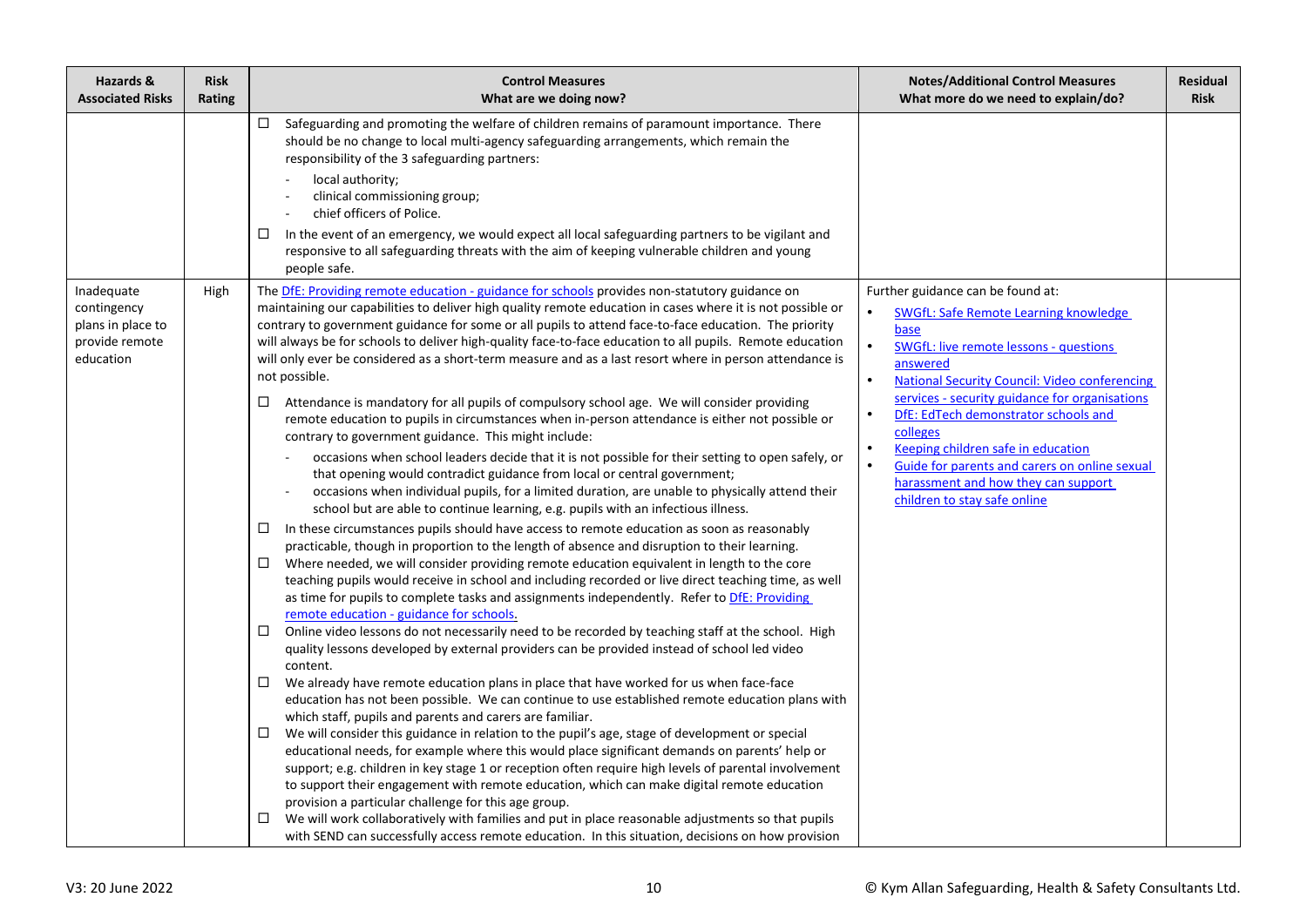| Hazards &<br><b>Associated Risks</b>                     | <b>Risk</b><br>Rating | <b>Control Measures</b><br>What are we doing now?                                                                                                                                                                                                                                                                                                                                                                                                                                                                                                                                                                                                                                                                                                                                                                                                                                                                                                                                                                                                                                                                                                                                                                                                                                                                                               | <b>Notes/Additional Control Measures</b><br>What more do we need to explain/do?                                                                                                                                                                                                                                      | <b>Residual</b><br><b>Risk</b> |
|----------------------------------------------------------|-----------------------|-------------------------------------------------------------------------------------------------------------------------------------------------------------------------------------------------------------------------------------------------------------------------------------------------------------------------------------------------------------------------------------------------------------------------------------------------------------------------------------------------------------------------------------------------------------------------------------------------------------------------------------------------------------------------------------------------------------------------------------------------------------------------------------------------------------------------------------------------------------------------------------------------------------------------------------------------------------------------------------------------------------------------------------------------------------------------------------------------------------------------------------------------------------------------------------------------------------------------------------------------------------------------------------------------------------------------------------------------|----------------------------------------------------------------------------------------------------------------------------------------------------------------------------------------------------------------------------------------------------------------------------------------------------------------------|--------------------------------|
|                                                          |                       | can be delivered should be informed by relevant considerations including the support families will<br>require and types of services that the pupil can access remotely. The requirement within the<br>Children and Families Act 2014 for schools to use their best endeavours to secure the special<br>educational provision called for by the pupils' special educational needs remains in place.<br>To provide clarity and transparency to pupils and parents or carers about what to expect from<br>□<br>remote education if it is required, we may wish to continue to publish information about our<br>remote education provision on our website.<br>□<br>Keeping children safe online is essential. The guidance on safeguarding and remote education<br>provides the information on what we should be doing to protect our pupils and students online.<br>$\Box$<br>We will continue referring to the school attendance guidance. We will continue to keep a record<br>of, and monitor pupils' engagement with remote education, but this does not need to be tracked in<br>the attendance register.                                                                                                                                                                                                                                     |                                                                                                                                                                                                                                                                                                                      |                                |
| Lack of wellbeing<br>and support for<br>pupils and staff | High                  | Some children, young people and adults may experience a variety of emotions in response to an<br>$\Box$<br>emergency situation, such as anxiety, stress, or low mood. Useful links and resources of support<br>on the MindED learning platform for professionals.<br>□<br>Other mental health resources for children and young people include:<br>□<br>We will work collaboratively with children, young people, adults, and their families who are<br>anxious to reassure them. Discussions will have a collaborative approach, focusing on the welfare<br>of the child or young person and responding to the concerns of the parent, carer or young person.<br>□<br>Education Support provides a free helpline for school staff and targeted support for mental health<br>and wellbeing and the Frontline: Wellbeing toolkit for educators brings together a range of<br>resources and support for staff.                                                                                                                                                                                                                                                                                                                                                                                                                                     | Refer also to Promoting and supporting mental<br>health and wellbeing in schools and colleges,<br>UKHSA's Every Mind Matters, Become's care<br>advice line for looked-after children and NHS<br>guidance resources and NHS guidance resources<br>and services for mental health, learning disabilities<br>and autism |                                |
| Exam and<br>assessment<br>disruption                     | High                  | $\Box$<br>We will prepare for possible disruption to exams or assessment as part of our emergency planning<br>and ensure our staff are aware of these plans.<br>In the very exceptional circumstances where we might need to close our setting, or if a pupil or<br>□<br>student misses an exam or formal assessment due to circumstances beyond their control, we will<br>discuss alternative arrangements with our awarding bodies.<br>□<br>In line with awarding body requirements, we have contingency plans in place, including alternative<br>venue arrangements, sufficient invigilator cover, and plans for if the exams officer is absent.<br>□<br>We are responsible for making sure pupils, students, parents and carers know what has been<br>agreed, for example:<br>plans for using alternative venues;<br>where a pupil or student is absent for acceptable reason, the opportunity to apply for special<br>consideration to receive an exam result, based on the exams and non-exam-assessment that<br>the student was able to complete;<br>the opportunity for pupils and students to sit any missed exam or formal assessment at a later<br>date, where their qualification allows it.<br><b>Assessments</b><br>If we have to close our school, or if a pupil misses a statutory assessment due to an emergency, we<br>$\Box$ |                                                                                                                                                                                                                                                                                                                      |                                |
|                                                          |                       | will consider alternative arrangements in line with the relevant guidance from the Standards and<br>Testing Agency (STA) or the department.                                                                                                                                                                                                                                                                                                                                                                                                                                                                                                                                                                                                                                                                                                                                                                                                                                                                                                                                                                                                                                                                                                                                                                                                     |                                                                                                                                                                                                                                                                                                                      |                                |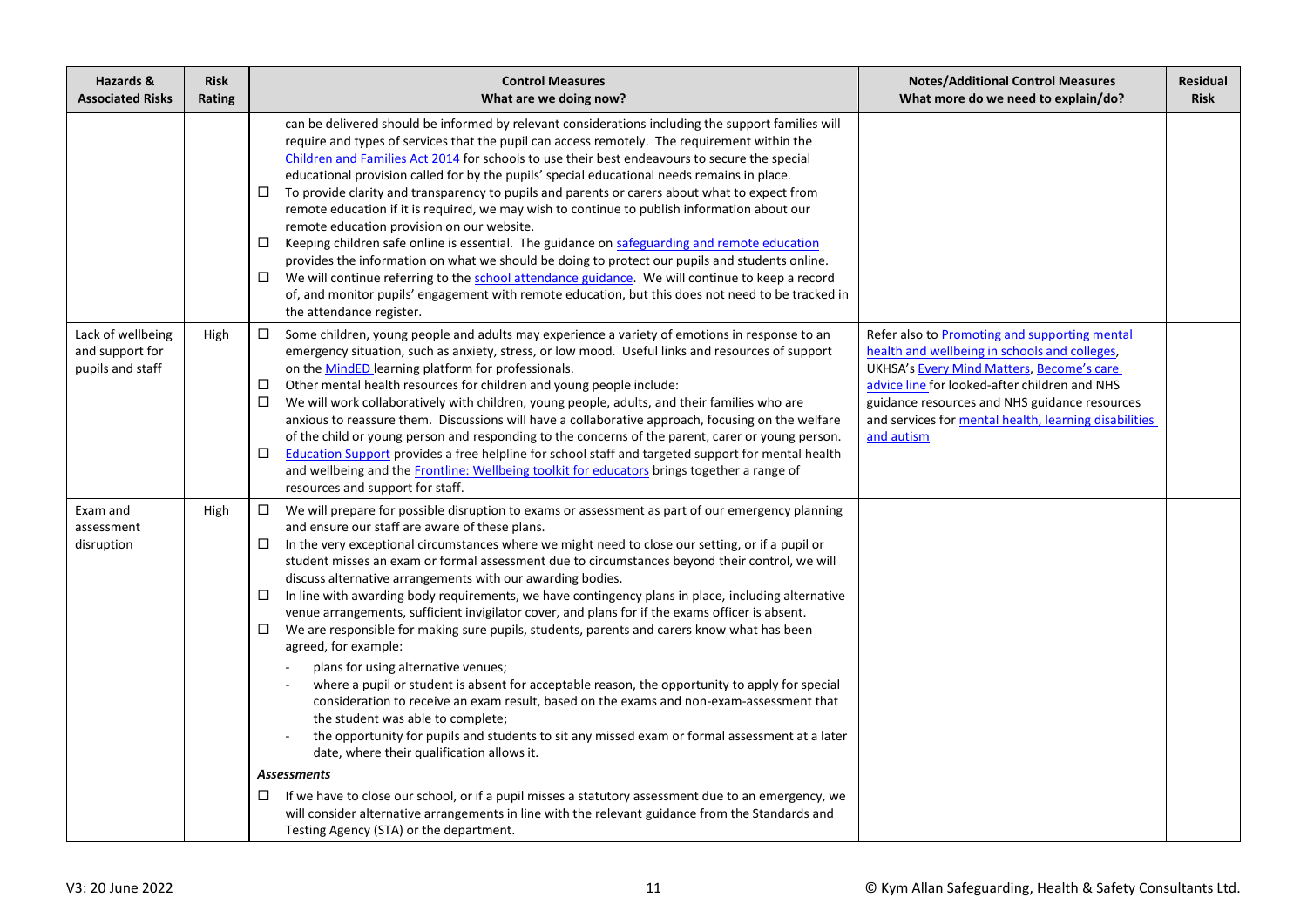| Hazards &<br><b>Associated Risks</b>                                                  | <b>Risk</b><br>Rating | <b>Control Measures</b><br>What are we doing now?                                                                                                                                                                                                                                                                                                                                                                                                                                                                                                                                                                                                                                                            | <b>Notes/Additional Control Measures</b><br>What more do we need to explain/do? | <b>Residual</b><br><b>Risk</b> |
|---------------------------------------------------------------------------------------|-----------------------|--------------------------------------------------------------------------------------------------------------------------------------------------------------------------------------------------------------------------------------------------------------------------------------------------------------------------------------------------------------------------------------------------------------------------------------------------------------------------------------------------------------------------------------------------------------------------------------------------------------------------------------------------------------------------------------------------------------|---------------------------------------------------------------------------------|--------------------------------|
|                                                                                       |                       | We are responsible for making sure parents, carers and children know what has been agreed, for<br>□<br>example:<br>moving the assessment to a different point in the assessment window where the assessment<br>and reporting arrangements give us flexibility;<br>agreeing with STA a timetable variation (for the assessment to be taken on an alternative day)<br>for end of key stage 2 tests in English reading and mathematics;<br>reporting alternative information about a child's performance to their parents where it is not<br>possible for the child to take the statutory assessment.                                                                                                           |                                                                                 |                                |
| Inadequate<br>insurance<br>arrangements in<br>place during the<br>health<br>emergency | High                  | <b>Business interruption insurance</b><br>We will contact our insurer direct<br>□                                                                                                                                                                                                                                                                                                                                                                                                                                                                                                                                                                                                                            |                                                                                 |                                |
| Lack of building/<br>property<br>maintenance<br>during health<br>emergencies          | High                  | All routine external and in-house monitoring, testing and inspection will continue as normal (and if the<br>premises have to close or prior to re-occupation following an extended closure) including:<br>Routine in-house health & safety inspections;<br>□<br>External and in-house maintenance of fire safety equipment and systems;<br>□<br>□<br>Ongoing external and in-house hot and cold water safety (legionella) monitoring, maintenance and<br>testing;<br>In-house monitoring of asbestos containing materials;<br>□<br>□<br>External and in-house monitoring, testing and maintenance of all other systems and equipment in<br>line with statutory requirements and manufacturer's instructions. |                                                                                 |                                |